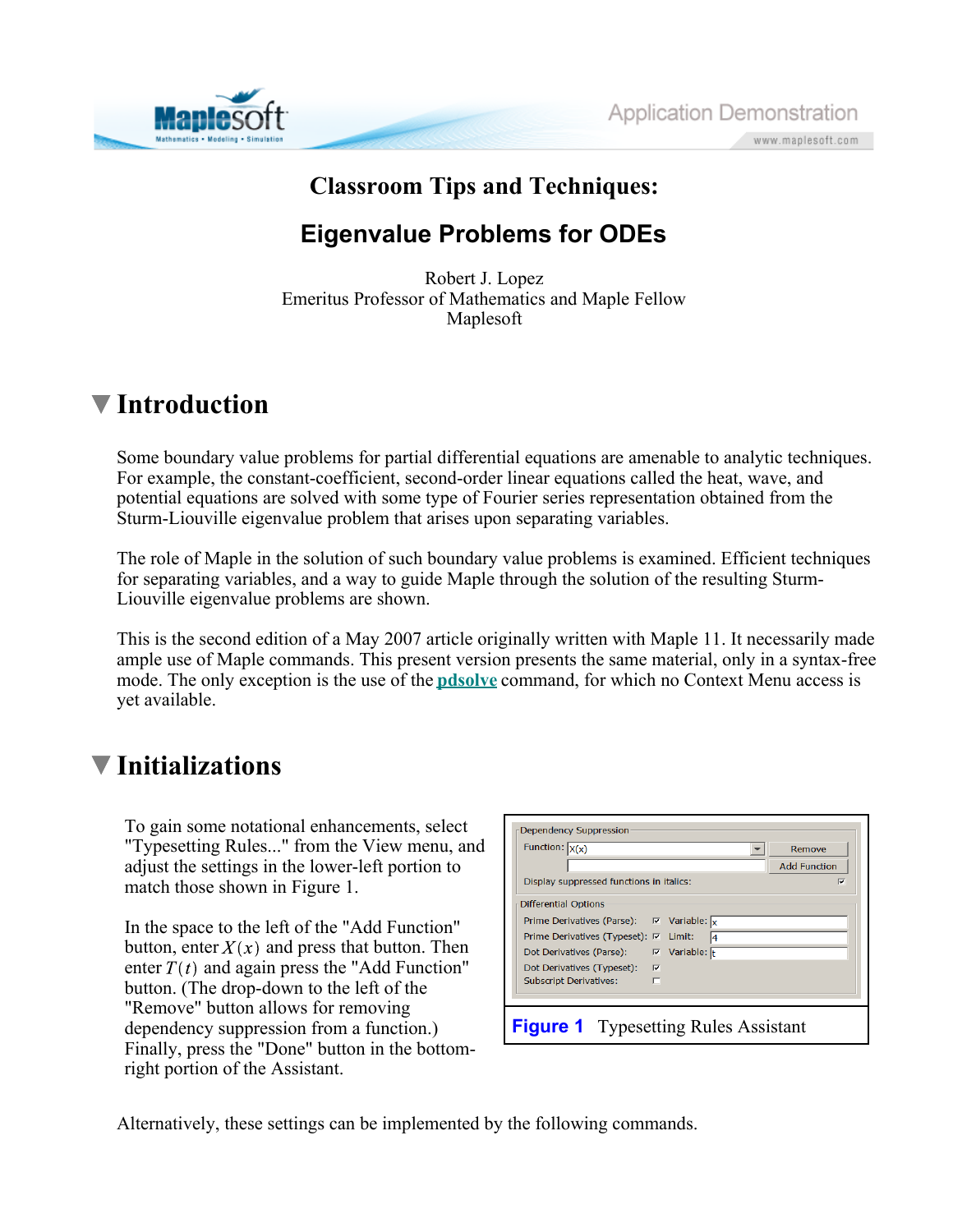Typesetting:-Suppress( $\{X(x), T(t)\}\$ :  $Type setting: \overline{Settings} (type setting = true, typesetdot$  $= true$  :

## **Separating Variables in a PDE**

Maple's **pdsolve** command provides, as an eigenfunction expansion, the solution to the following BVP for the one-dimensional wave equation.

$$
u_{tt} = c^2 u_{xx} u(u, t) = u(\pi, t) = 0, u(x, 0) = f(x), u_t(x, 0) = 0
$$

$$
u(x, t) = \sum_{n=1}^{\infty} \frac{2 \left( \int_0^{\pi} f(x) \sin(nx) dx \right) \sin(nx) \cos(c n t)}{\pi}
$$

Of course, the eigenfunctions are obtained by separating variables (assume  $u(x, t) = X(x) T(t)$ ) and solving the Sturm-Liouville BVP problem  $X'' - \lambda X = 0$ ,  $X(0) = X(\pi) = 0$  that results. Table 1 summarizes the Maple manipulations that will separate variables in the one-dimensional wave equation.

| The wave equation                                                                                                |                                                                                                                        |  |  |
|------------------------------------------------------------------------------------------------------------------|------------------------------------------------------------------------------------------------------------------------|--|--|
| • Calculus palette: Partial differential operators<br>• Context Menu: Assign to a Name>PDE                       | $\frac{\partial^2}{\partial t^2} u(x, t) = c^2 \frac{\partial^2}{\partial x^2} u(x, t)$ assign to a name<br><b>PDE</b> |  |  |
| Define a separated solution                                                                                      |                                                                                                                        |  |  |
| • Context Menu: Assign to a Name $>U$                                                                            | $X(x)$ $T(t)$ $\xrightarrow{\text{assign to a name}} U$                                                                |  |  |
|                                                                                                                  | Separate variables                                                                                                     |  |  |
| • Expression palette: Evaluation template<br>Press the Enter key.<br>• Divide by $c^2U$ and press the Enter key. | <b>PDE</b><br>$ u(x, t) = U$ $X\ddot{T} = c^2 X'' T$<br>$\frac{1}{c^2}$                                                |  |  |
|                                                                                                                  | $\frac{\ddot{T}}{r^2} = \frac{X''}{X}$                                                                                 |  |  |
| Extract the two ODEs formed by introducing the Bernoulli separation constant $\lambda$                           |                                                                                                                        |  |  |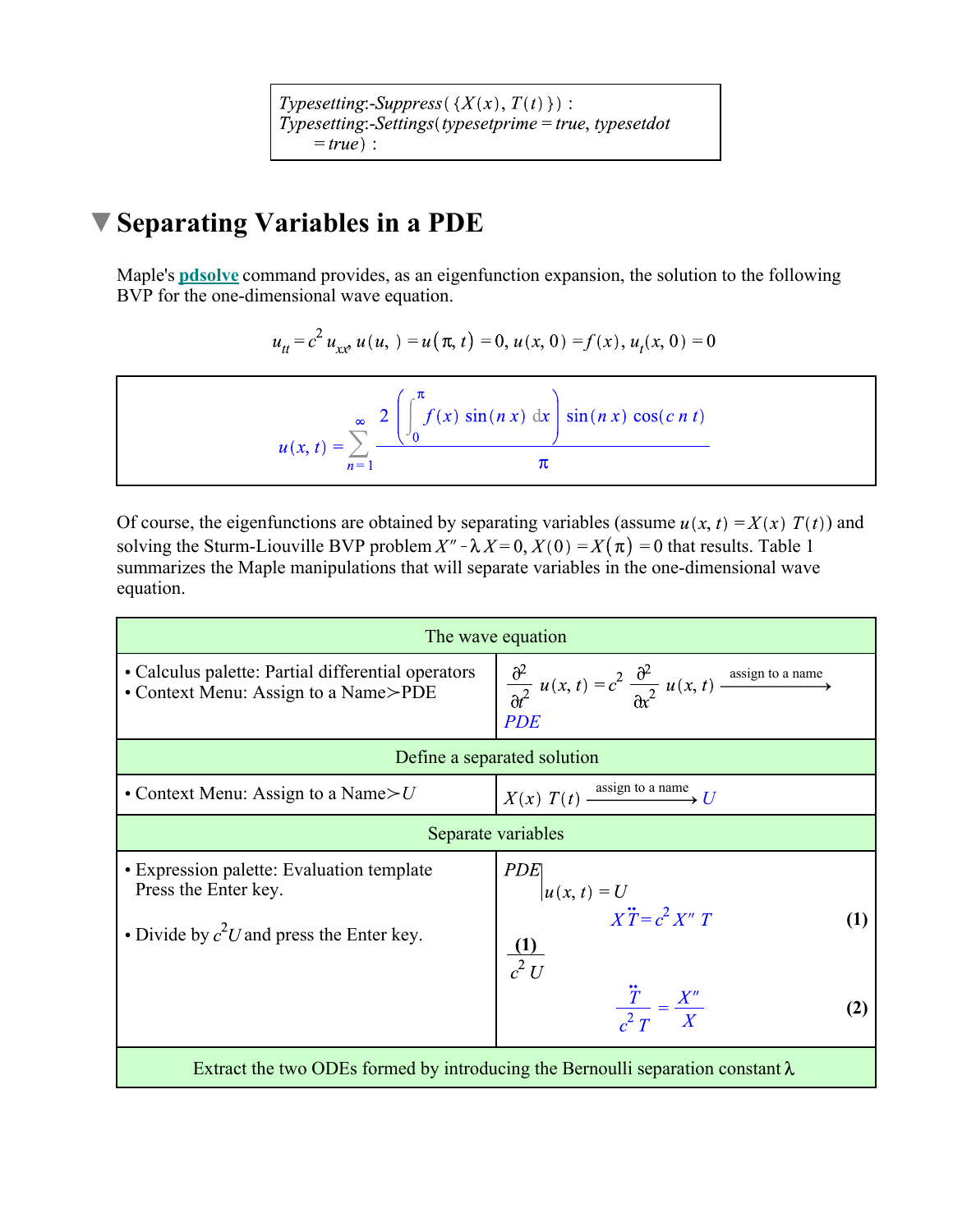

The boundary conditions  $u(0, t) = u(\pi, t) = 0$  yield the homogeneous Dirichlet conditions  $X(0) = X(\pi) = 0$ , which are separated.

### **Solving the Sturm-Liouville Eigenvalue Problem**

Maple's **dsolve** command (invoked through the Context Menu), cannot solve even a simple a Sturm-Liouville eigenvalue problem:

| • Context Menu: Solve DE $\geq X(x)$ | $X'' - X\lambda = 0, X(0) = 0, X(\pi) = 0$ solve DE |
|--------------------------------------|-----------------------------------------------------|
|                                      | $X=0$                                               |

However, with a little adroit intervention, this shortcoming can be overcome.

First, ascertain any value of  $\lambda$  for which the characteristic equation has a multiple root. Find the general solution of that solution separately from the general solution in the case where the characteristic roots are distinct.

Apply the boundary conditions to both of these general solutions. Write the resulting (homogeneous) equations in matrix form, and set the determinant equal to zero. Solve the resulting equation for the eigenvalues, and use these eigenvalues to specify the associated eigenfunctions. The technique is illustrated in the following two examples.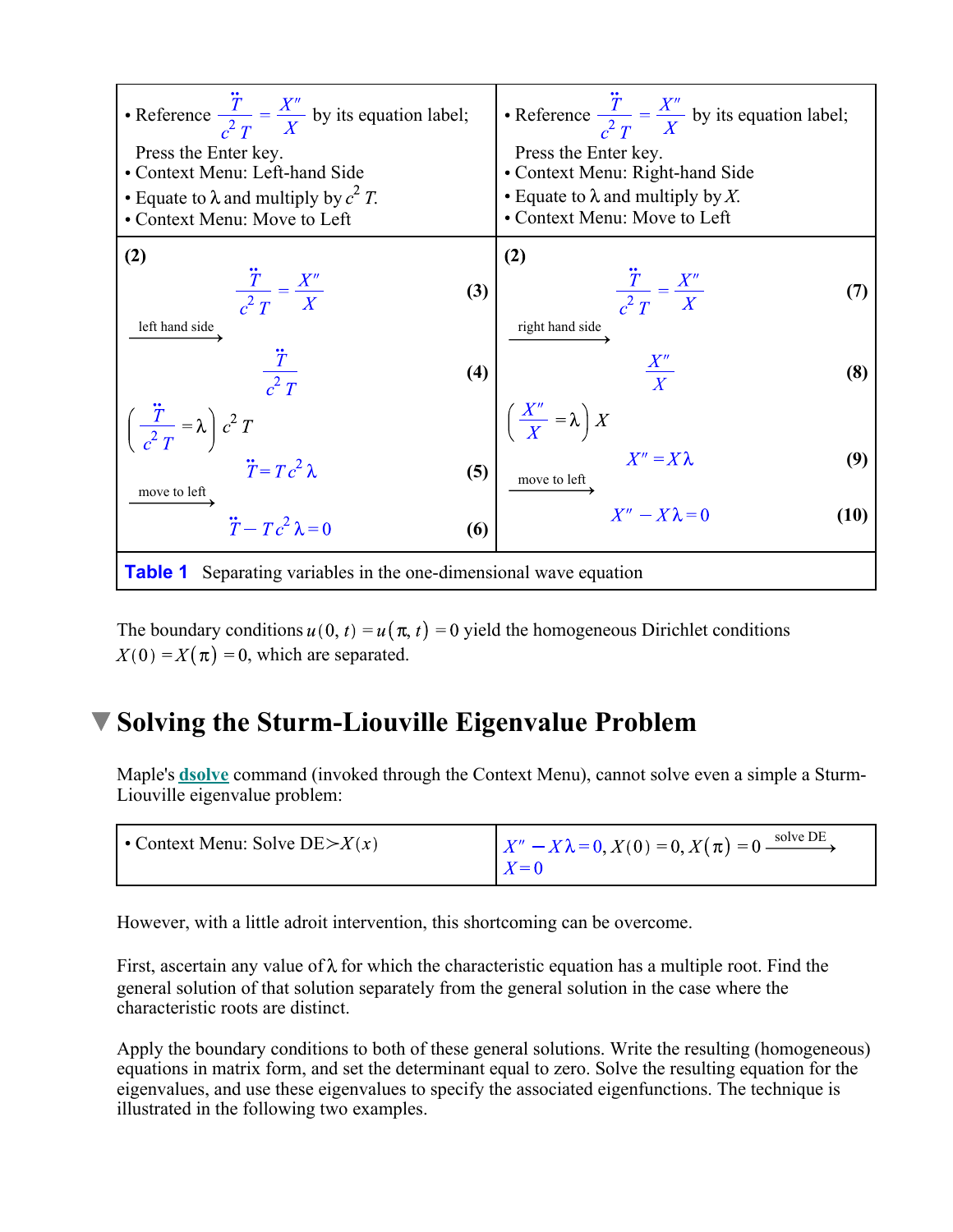#### **Homogeneous Dirichlet Conditions**

Make the "exponential guess"  $X = e^{mx}$  to obtain and solve the characteristic equation.

| • Expression palette: Evaluation template | $X'' - X\lambda = 0$                 |
|-------------------------------------------|--------------------------------------|
| Press the Enter key.                      | $X = e^{mx}$                         |
| • Context Menu: Solve>Obtain Solutions    | $m^2 e^{mx} - e^{mx} \lambda = 0$    |
| for $>m$                                  | solutions for m                      |
|                                           | $\sqrt{\lambda}$ , $-\sqrt{\lambda}$ |

The characteristic equation  $m^2 - \lambda = 0$  shows that for  $\lambda = 0$ , the ODE  $X'' = 0$  has the double root  $m = 0$ , so the general solution in this case is a polynomial.

| • Expression palette: Evaluation template<br>Press the Enter key. | $X'' - X\lambda = 0$<br>$\lambda = 0$      |
|-------------------------------------------------------------------|--------------------------------------------|
| • Context Menu: Solve $DE \geq X(x)$                              | $X''=0$<br>11<br>solve DE                  |
| • Context Menu: Right-hand Side                                   | $X = CI x + C2$<br>(12)<br>right hand side |
|                                                                   | $C1x + C2$<br>13                           |

**Aside**: Right after obtaining **(12)**, it would seem natural to invoke the Context Menu option "Assign Function", thereby obtaining the solution  $X(x)$  as a *function*. Then, the boundary conditions  $X(0) = X(\pi) = 0$  would most easily be obtained. Unfortunately, this would render the differential equation **(10)** opaque to the Context Menu system thereafter. Since **(10)** is still needed several times in the sequel, the additional step **(13)** allows the solution to be given the different name, *S*.

| • Context Menu: Assign Function                                                    | $\int S(x) = (13)$ assign as function                           |
|------------------------------------------------------------------------------------|-----------------------------------------------------------------|
| • Apply the boundary conditions to $S(x)$ ;<br>Press the Enter key.<br>$CI x + C2$ | $S(0) = 0, S(\pi) = 0$<br>$C2 = 0$ , $C1 \pi + C2 = 0$<br>solve |
| • Context Menu: $Solve > Solve$                                                    | { $CI = 0$ , $C2 = 0$ }                                         |

Clearly, this implies  $X(x) = 0$ , so  $\lambda = 0$  is not an eigenvalue. The general case where  $\lambda \neq 0$ proceeds along similar lines, except for the algebra of solving for the eigenvalues. Begin by unassigning *S*.

Unassign the name *S*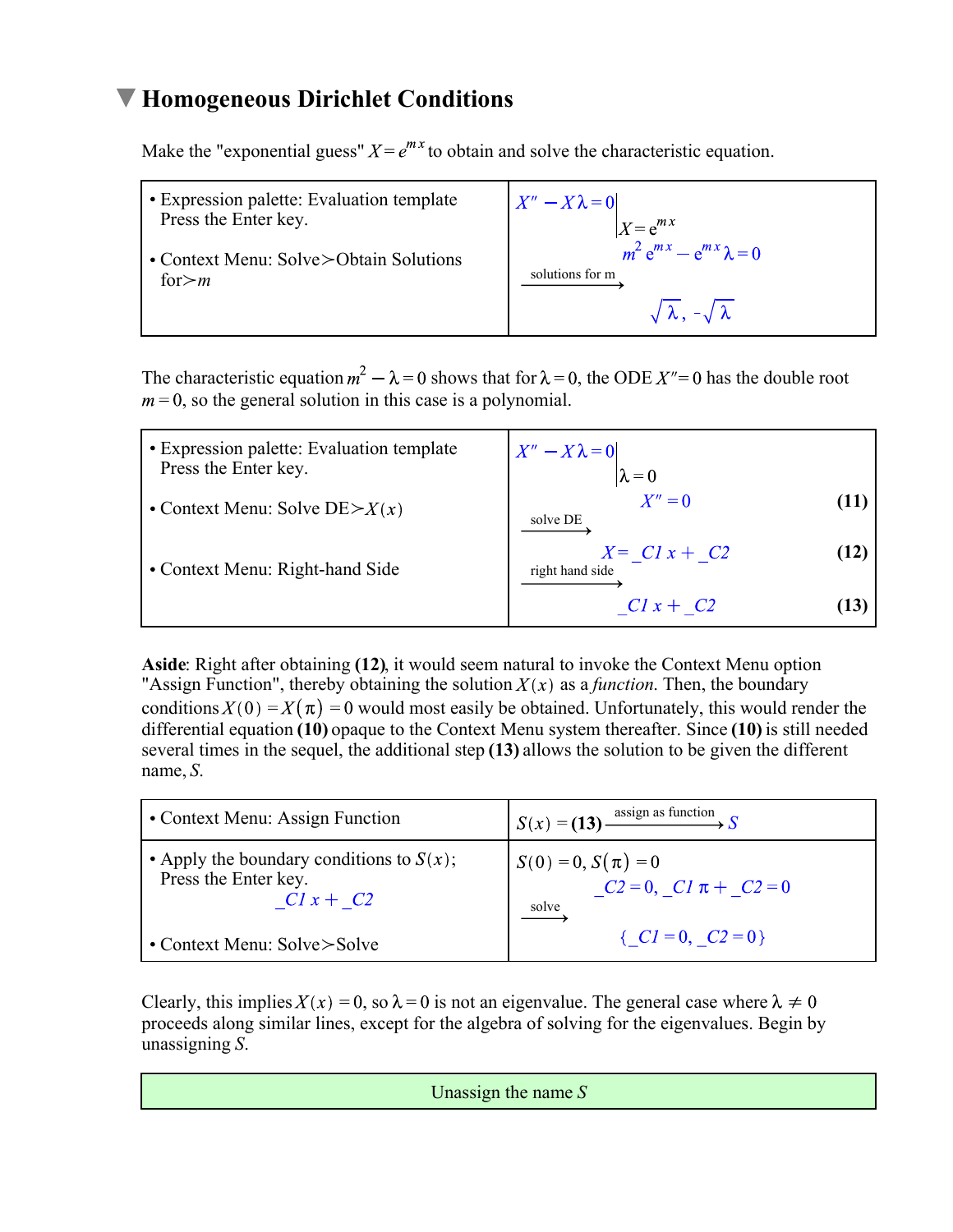| • Context Menu: Unassign                                                                   | unassign                                                                                                                           |
|--------------------------------------------------------------------------------------------|------------------------------------------------------------------------------------------------------------------------------------|
|                                                                                            | Obtain the general solution of the ODE as the function $S$                                                                         |
| • Reference the ODE by equation label;<br>Press the Enter key.<br>• Context Menu: Solve DE | (10)<br>$X'' - X\lambda = 0$<br>(14)<br>solve DE                                                                                   |
| • Context Menu: Right-hand Side                                                            | $X = CI e^{\sqrt{\lambda} x} + C2 e^{-\sqrt{\lambda} x}$<br>(15)<br>right hand side                                                |
| • Write $S(x) = \dots$ (using equation label)<br><b>Context Menu: Assign Function</b>      | $\Bigg  \frac{Cl e^{\sqrt{\lambda} x} + C 2 e^{-\sqrt{\lambda} x}}{S(x) = (16) \xrightarrow{\text{assign as function}} S}$<br>(16) |

At this point, access to the tools of linear algebra becomes necessary.

| • Tools > Load Package: Student Linear Algebra                                                                                                                                                                                                                                                                                               | Loading Student:-LinearAlgebra |  |
|----------------------------------------------------------------------------------------------------------------------------------------------------------------------------------------------------------------------------------------------------------------------------------------------------------------------------------------------|--------------------------------|--|
| Apply the boundary conditions and solve for $\lambda$                                                                                                                                                                                                                                                                                        |                                |  |
| • Apply the boundary conditions and press the Enter key.<br>• Context Menu: Student Linear Algebra>Constructions>Generate Matrix> Cl, C2<br>• Context Menu: Select Element>1<br>• Context Menu: Student Linear Algebra>Standard Operations>Determinant<br>• Context Menu: Solve>Solve (general solution)                                     |                                |  |
| $S(0) = 0, S(\pi) = 0$                                                                                                                                                                                                                                                                                                                       |                                |  |
| $CI + C2 = 0$ , $CI e^{\sqrt{\lambda} \pi} + C2 e^{-\sqrt{\lambda} \pi} = 0$<br>to Matrix form<br>$\begin{vmatrix} 1 & 1 \\ e^{\sqrt{\lambda} \pi} e^{-\sqrt{\lambda} \pi} \end{vmatrix}, \begin{vmatrix} 0 \\ 0 \end{vmatrix}$<br>select entry 1<br>$\begin{vmatrix} 1 & 1 \\ e^{\sqrt{\lambda} \pi} e^{-\sqrt{\lambda} \pi} \end{vmatrix}$ |                                |  |
| determinant<br>$e^{-\sqrt{\lambda} \pi} - e^{\sqrt{\lambda} \pi}$<br>solve<br>$\{\lambda = -Z^{2}\}\$                                                                                                                                                                                                                                        |                                |  |

The symbol *\_Z1* represents an arbitrary integer, which henceforth will be called *n*. It remains to see what happens to the general solution of the ODE when  $\lambda = -n^2$ , for integer *n*. It suffices to take *n* as positive.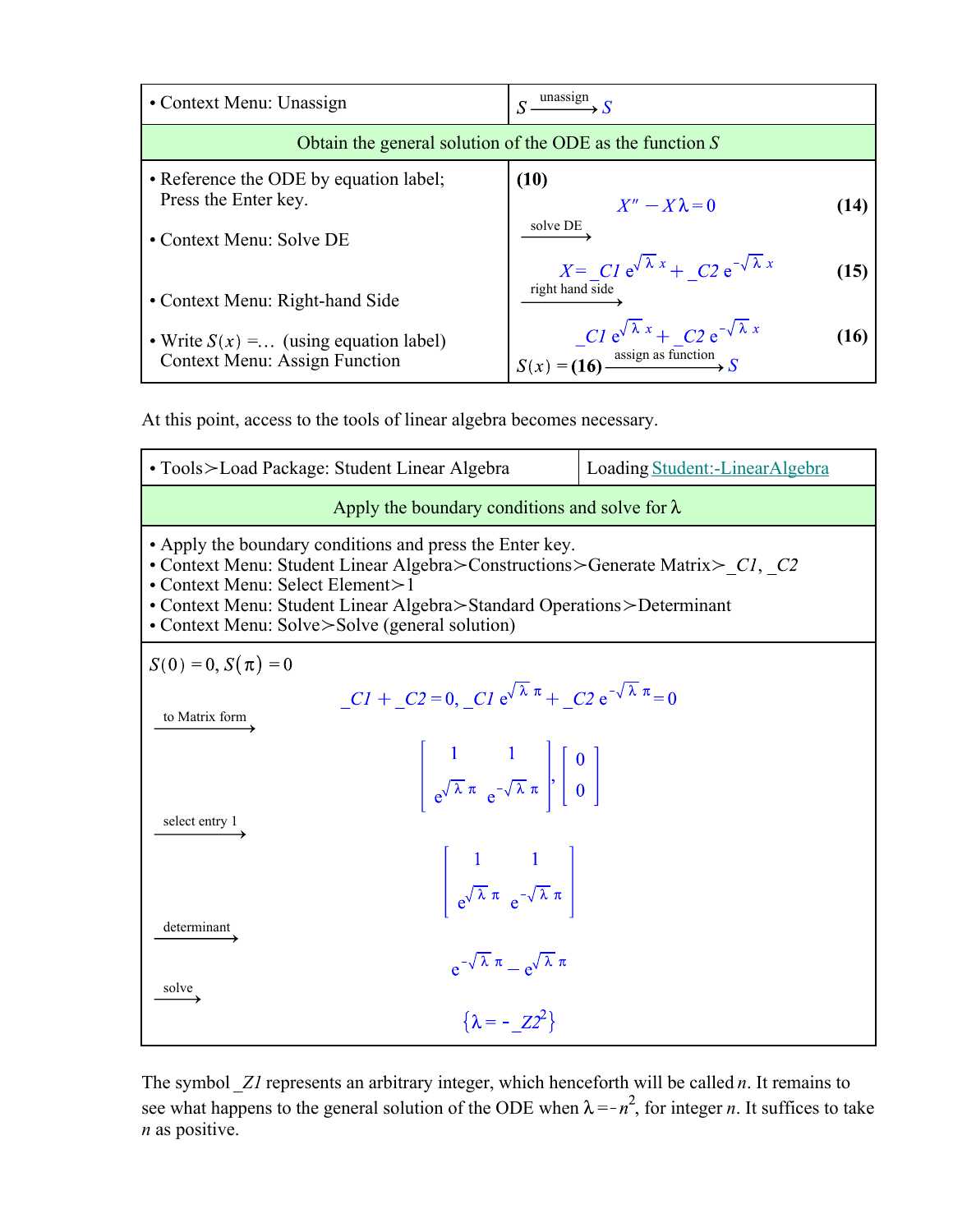Expression palette: Evaluation Template Press the Enter key. • Context Menu: Simplify > Assuming Positive • Context Menu: Complex Maps $>a + b$  I form • Context Menu: Collect>Function> $\cos(n x)$  $S(x)$  $\lambda = -n^2$  $C1 e^{\sqrt{-n^2} x} + C2 e^{-\sqrt{-n^2} x}$ **(17)** assuming positive  $C1 e^{Inx} + C2 e^{-Inx}$ **(18)**  $a + bI$  form  $CI \cos(n x) + C2 \cos(n x) + I (CI \sin(n x) - C2 \sin(n x))$ **(19)**  $\stackrel{\text{collect}}{=}$  $(CI + C2) \cos(nx) + \frac{1}{2}(C1 \sin(nx) - C2 \sin(nx))$ **(20)**

Is all of **(20)** the eigenfunction? In fact, does all of **(20)** even satisfy the boundary conditions?

| Apply the boundary conditions to (20)                                               |                                                                                  |      |
|-------------------------------------------------------------------------------------|----------------------------------------------------------------------------------|------|
| • Expression palette: Evaluation template<br>Press the Enter key.                   | $(20)$<br>$x = 0$<br>$CI + C2 = 0$                                               | 21   |
|                                                                                     |                                                                                  |      |
| • Expression palette: Evaluation template<br>(Include result from first condition.) | (20)<br>$= 0$<br>$x = \pi$ , (21)                                                |      |
| Press the Enter key.                                                                | $I\left(\begin{array}{c c}CI\sin(n\pi) & -\_C 2\sin(n\pi)\end{array}\right) = 0$ | (22) |
| • Context Menu: Simplify $>$ Simplify                                               | simplify                                                                         |      |
|                                                                                     | $\sin(n \pi)$ ( $CI - C2$ ) = 0                                                  | 23   |

The eigenfunctions are therefore multiples of  $sin(n x)$ ,  $n = 1,...$ 

#### **Homogeneous Neumann Conditions**

Subjecting  $X = C1x + C2$ , the solution of the differential equation  $X'' = 0$ , to the homogeneous Neumann conditions  $X'(0) = X'(\pi) = 0$  results in  $C_2 = 0$  and  $C_1$  undetermined. Hence,  $\lambda = 0$  is now an eigenvalue, with eigenfunction 1.

For the general case  $\lambda \neq 0$ , the solution  $S(x)$  remains a valid starting point.

Apply the Neumann conditions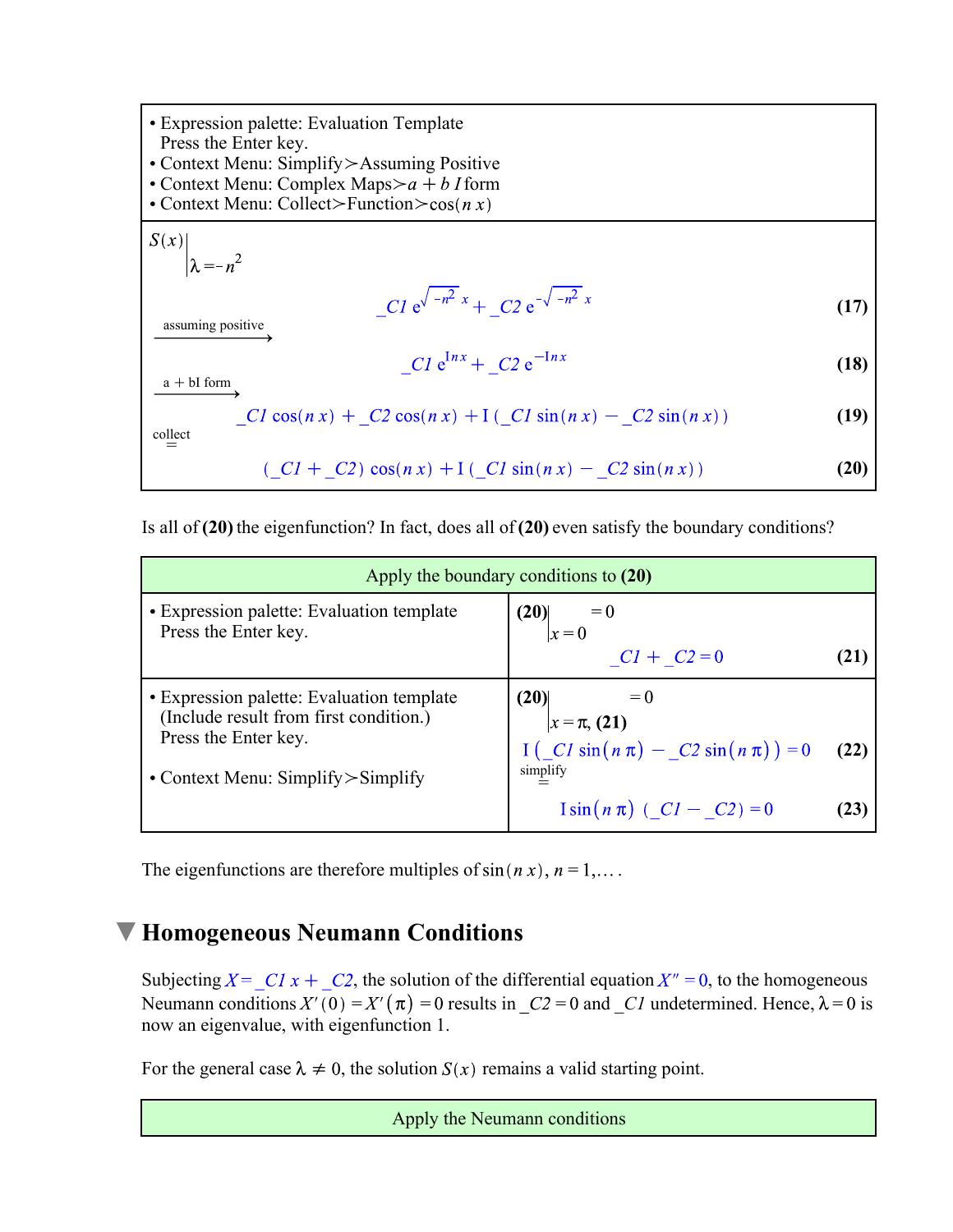

The eigenvalue  $\lambda = 0$  is contained in the general solution, and the nonzero eigenvalues are again  $-n^2$ , where *n* is a positive integer. The corresponding eigenfunctions are found next with calculations similar to those employed for the Dirichlet conditions. However, for the Neumann conditions, collect the sine terms, then differentiate with respect to *x*.

- Expression palette: Evaluation Template Press the Enter key.
- Context Menu: Simplify > Assuming Positive
- Context Menu: Complex Maps $>a + b$  I form
- Context Menu: Collect>Function> $\sin(n x)$
- Context Menu: Differentiate > With Respect  $To \rightarrow x$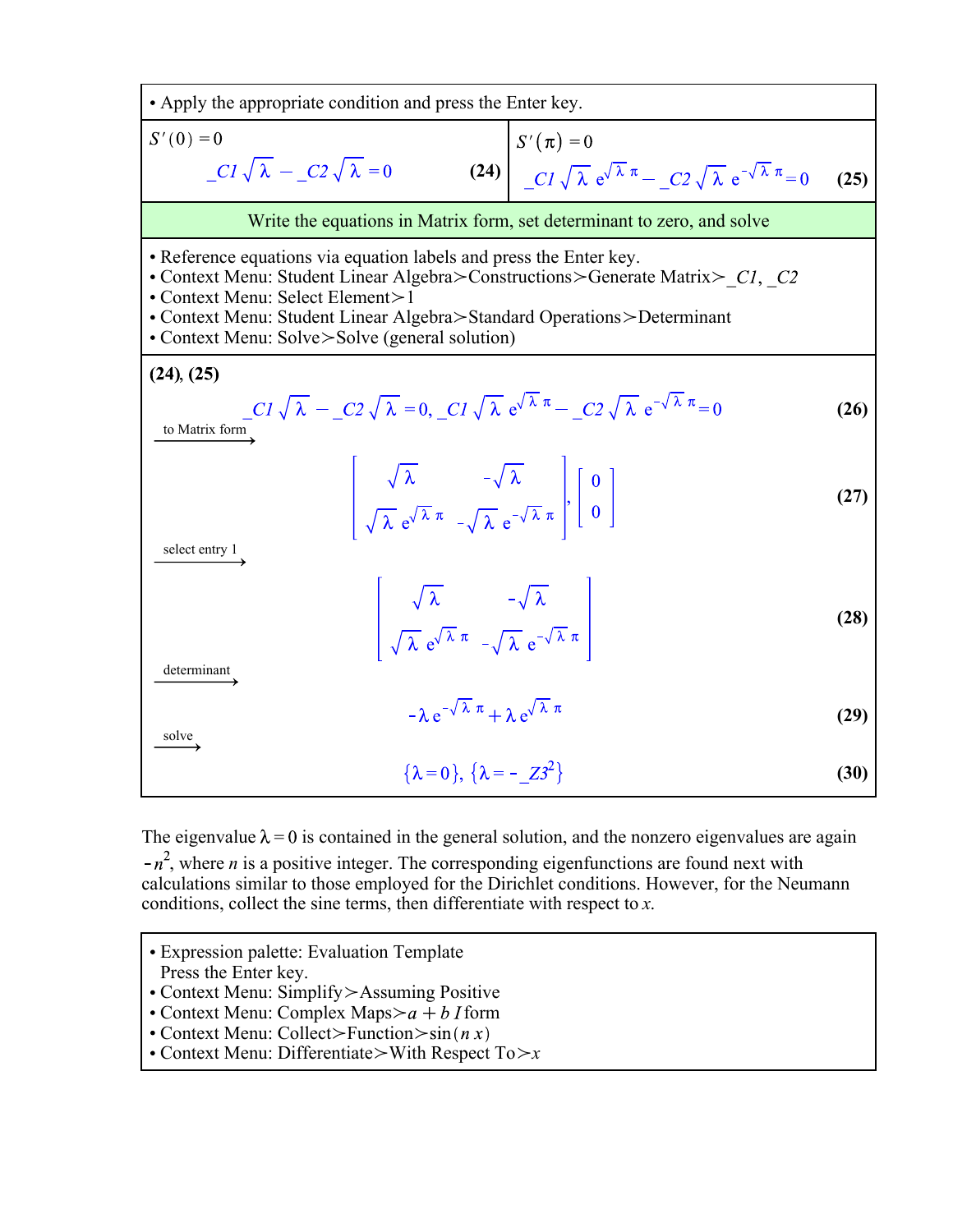$$
S(x) \Big|_{\lambda = -n^2}
$$
  
\n
$$
= C1 e^{\sqrt{-n^2} x} + C2 e^{-\sqrt{-n^2} x}
$$
  
\n
$$
= C1 e^{\ln x} + C2 e^{-\ln x}
$$
  
\n
$$
= C1 \cos(n x) + C2 \cos(n x) + I (-C1 \sin(n x) - C2 \sin(n x))
$$
  
\n
$$
= \frac{I (-C1 - C2) \sin(n x) + C1 \cos(n x) + C2 \cos(n x)}{I (-C1 - C2) \sin(n x) + C1 \cos(n x) - C2 \sin(n x)}
$$
  
\n
$$
= \frac{I (-C1 - C2) \sin(n x) - C1 n \sin(n x) - C2 n \sin(n x)}{I (-C1 - C2) n \cos(n x) - C1 n \sin(n x) - C2 n \sin(n x)}
$$
  
\n(35)

Again apply the Neumann conditions to the solution in the form of **(34)**, noting that **(35)** is its derivative.

|                                                                                                                                                        | Apply the boundary conditions to (20)                                                      |      |
|--------------------------------------------------------------------------------------------------------------------------------------------------------|--------------------------------------------------------------------------------------------|------|
| • Expression palette: Evaluation template<br>Press the Enter key.                                                                                      | (35)<br>$= 0$<br>$\vert x = 0$                                                             |      |
|                                                                                                                                                        | $I(.CI - C2) n = 0$                                                                        | (36) |
| • Expression palette: Evaluation template<br>(Include result from first condition.)<br>Press the Enter key.<br>• Context Menu: Simplify $>\!$ Assuming | (35)<br>$ x = \pi, (36)$<br>$I(\angle CL - \angle 2) n \cos(n \pi)$<br>$-CI n \sin(n \pi)$ | 137) |
| Integer                                                                                                                                                | $- C2 n \sin(n \pi) = 0$<br>assuming integer<br>$1(-C1 - C2) n (-1)^n = 0$                 | (38) |

From (38), deduce that the eigenfunctions are multiples of  $cos(n x)$ .

#### **Example: An ODE That Is Not Self-Adjoint**

Consider the eigenvalue problem defined by the differential equation  $y'' + 2y' + \lambda y = 0$ , which is not formally self-adjoint, and the homogeneous boundary conditions

$$
3 y'(0) + 5 y(0) = 0
$$
  
2 y'(\pi) + y(\pi) = 0

The characteristic equation, obtained by making the exponential guess  $y = e^{mx}$ , is  $m^2 + 2m + \lambda = 0$ ,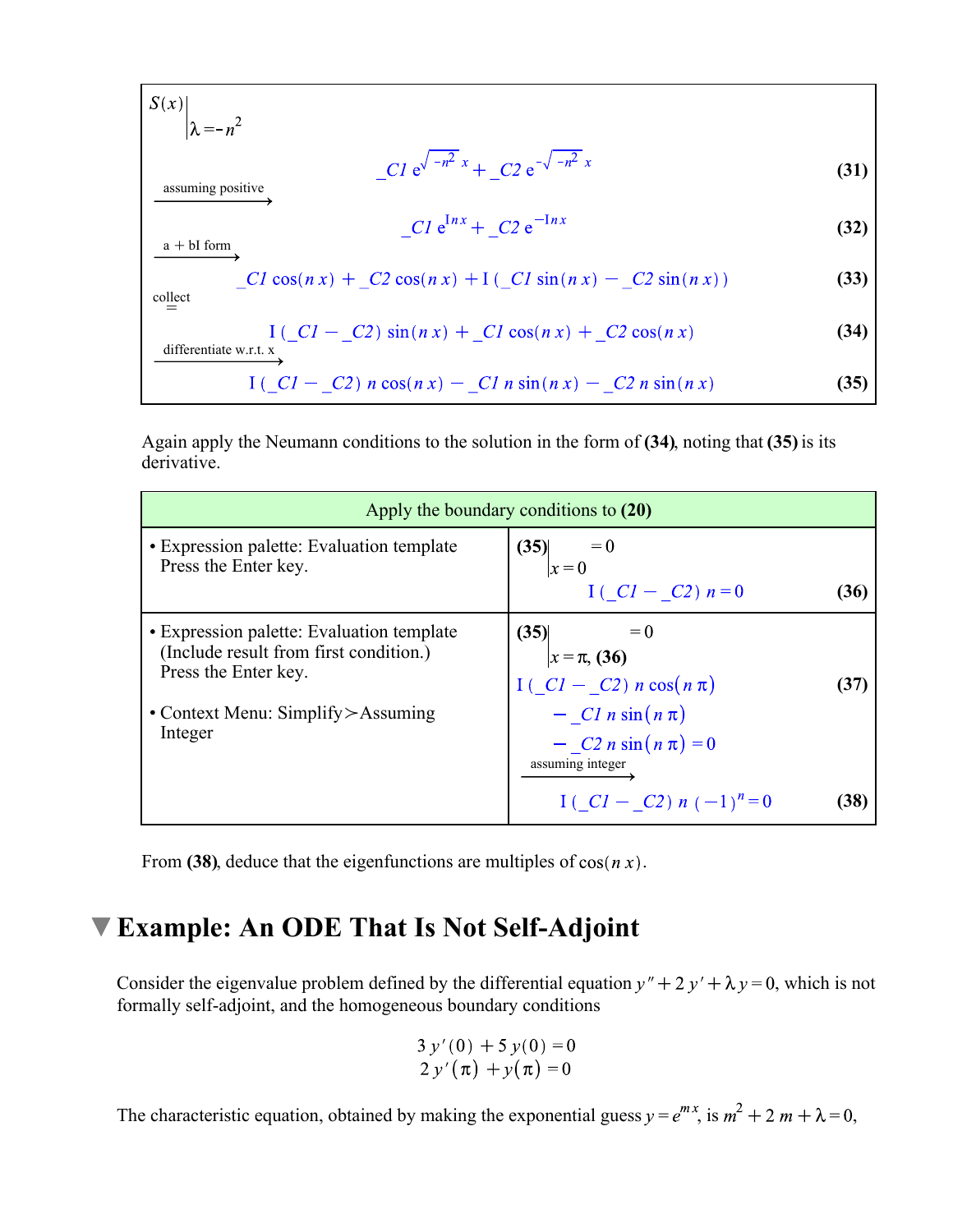with solutions  $m = -1 \pm \sqrt{1 - \lambda}$ . Thus,  $\lambda = 1$  means  $m = -1$  is a double root, and for that case,  $v = (a + bx) e^{-x}$ . To this solution apply the boundary conditions to see if  $\lambda = 1$  is an eigenvalue.

$$
m = -1 \pm \sqrt{1 - \lambda} \tag{39}
$$

The work-flow here is to make the name *S* available so it can become the name of the solution, then to apply the boundary conditions to  $S(x)$ , and to examine the resulting homogeneous equations in matrix form. If the determinant of the resulting algebraic system is nonzero, then the only solution will be the null solution, and hence,  $v(x) = 0$  and  $\lambda = 1$  is not an eigenvalue.

| • Context Menu: Unassign                                                                                                                                                                                                                                                       | $S \xrightarrow{\text{unassign}} S$                                                                                   |  |
|--------------------------------------------------------------------------------------------------------------------------------------------------------------------------------------------------------------------------------------------------------------------------------|-----------------------------------------------------------------------------------------------------------------------|--|
| • Context Menu: Assign Function                                                                                                                                                                                                                                                | $S(x) = (a + b x) e^{-x}$ assign as function                                                                          |  |
| • Apply the boundary conditions to the function $S(x)$ and press the Enter key.<br>• Context Menu: Student Linear Algebra>Constructions>Generate Matrix>a, b<br>• Context Menu: Select Element>1<br>• Context Menu: Student Linear Algebra > Standard Operations > Determinant |                                                                                                                       |  |
| $3 S'(0) + 5 S(0) = 0, 2 S'(\pi) + S(\pi) = 0$                                                                                                                                                                                                                                 |                                                                                                                       |  |
| $3 b + 2 a = 0$ , $2 b e^{-\pi} - (b \pi + a) e^{-\pi} = 0$<br>to Matrix form                                                                                                                                                                                                  |                                                                                                                       |  |
|                                                                                                                                                                                                                                                                                | $\begin{vmatrix} 2 & 3 \\ -e^{-\pi} & -\pi e^{-\pi} + 2 e^{-\pi} \end{vmatrix}, \begin{vmatrix} 0 \\ 0 \end{vmatrix}$ |  |
| select entry 1<br>determinant                                                                                                                                                                                                                                                  | $\begin{vmatrix} 2 & 3 \\ -e^{-\pi} & -\pi e^{-\pi} + 2 e^{-\pi} \end{vmatrix}$                                       |  |
|                                                                                                                                                                                                                                                                                | $-2 \pi e^{-\pi} + 7 e^{-\pi}$                                                                                        |  |

Next, apply the boundary conditions to the solution of the ODE when  $\lambda \neq 1$ . The resulting homogeneous equations are cast into matrix form, and the determinant of the system matrix is set equal to zero. The eigenvalues are any values of  $\lambda$  for which this determinant is zero.

| $\cdot$ Tools $>$ Load Package:<br><b>Student Calculus 1</b> | Loading Student:-Calculus1                                                                      |
|--------------------------------------------------------------|-------------------------------------------------------------------------------------------------|
| $\cdot$ Context Menu: Unassign                               | unassıgn                                                                                        |
| • Context Menu: Assign<br>Function                           | $\int S(x) = a e^{(\sqrt{1-\lambda} - 1)x} + b e^{-(\sqrt{1-\lambda} + 1)x}$ assign as function |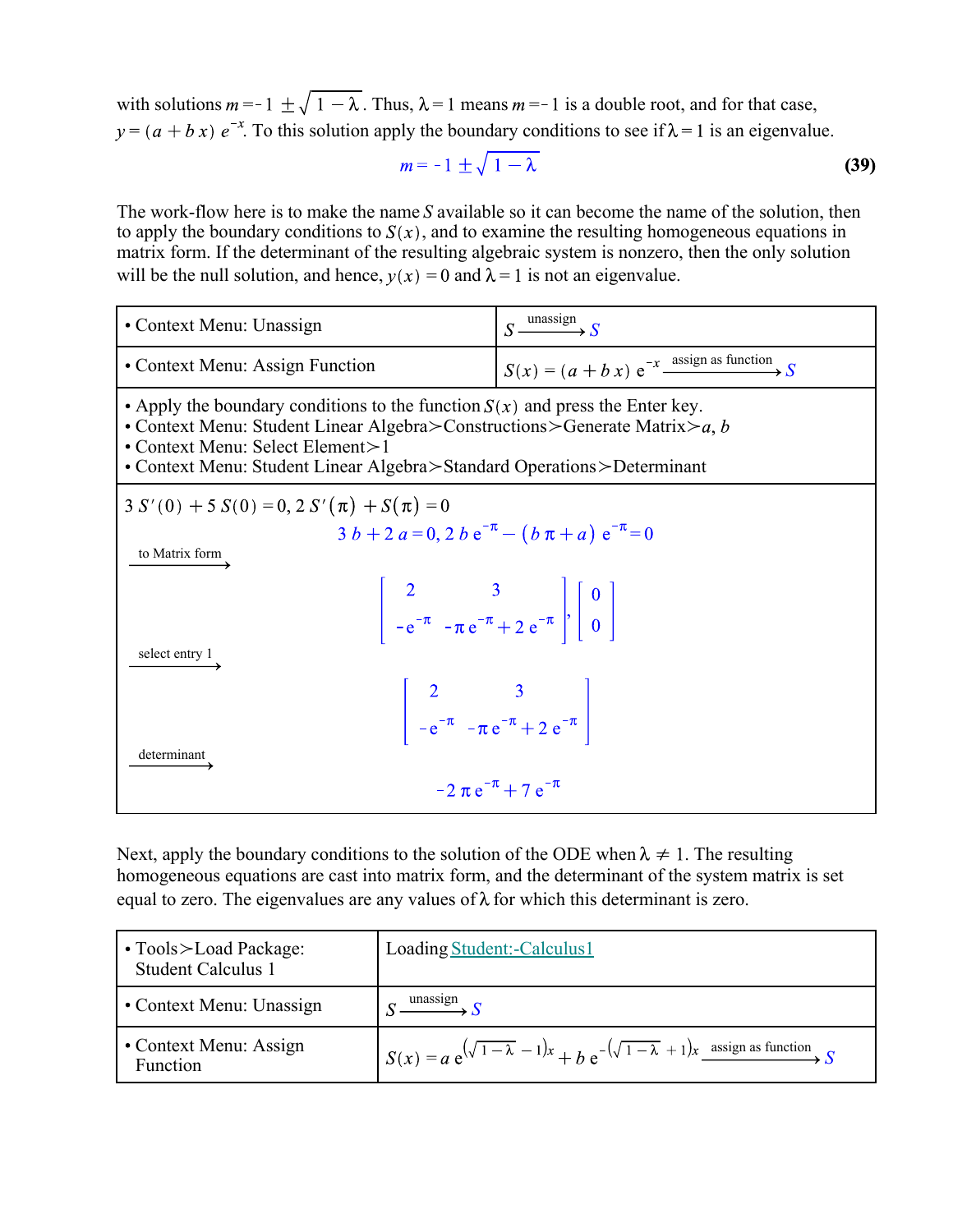| • Apply the boundary conditions to the function $S(x)$ and press the Enter key.<br>• Context Menu: Student Linear Algebra > Constructions > Generate Matrix > a, b<br>• Context Menu: Select Element>1<br>• Context Menu: Student Linear Algebra > Standard Operations > Determinant<br>• Context Menu: Simplify > Simplify<br>• Context Menu: Collect>Function>(Select the first exponential expression as per Figure 2.)<br>• Context Menu: Student Calculus1>Solve>Find Roots>(Complete the dialog as per Figure 3.)<br>• Context Menu: Assign to a Name>Lambda |                                                                                                                |  |
|--------------------------------------------------------------------------------------------------------------------------------------------------------------------------------------------------------------------------------------------------------------------------------------------------------------------------------------------------------------------------------------------------------------------------------------------------------------------------------------------------------------------------------------------------------------------|----------------------------------------------------------------------------------------------------------------|--|
| ×<br><b>Collect a Function</b><br>Collect the expression with respect to:<br>$exp(((1$ -lambda $)^(1/2)$ -1)*Pi<br>Cancel<br>ОК                                                                                                                                                                                                                                                                                                                                                                                                                                    | Student Calculus1 Roots<br>$\sqrt{26}$<br>Range: $\boxed{0}$<br>$\nabla$ calculate numerically<br>Cancel<br>ОК |  |
| <b>Figure 2</b> Collect dialog                                                                                                                                                                                                                                                                                                                                                                                                                                                                                                                                     | <b>Figure 3</b> Roots dialog                                                                                   |  |

I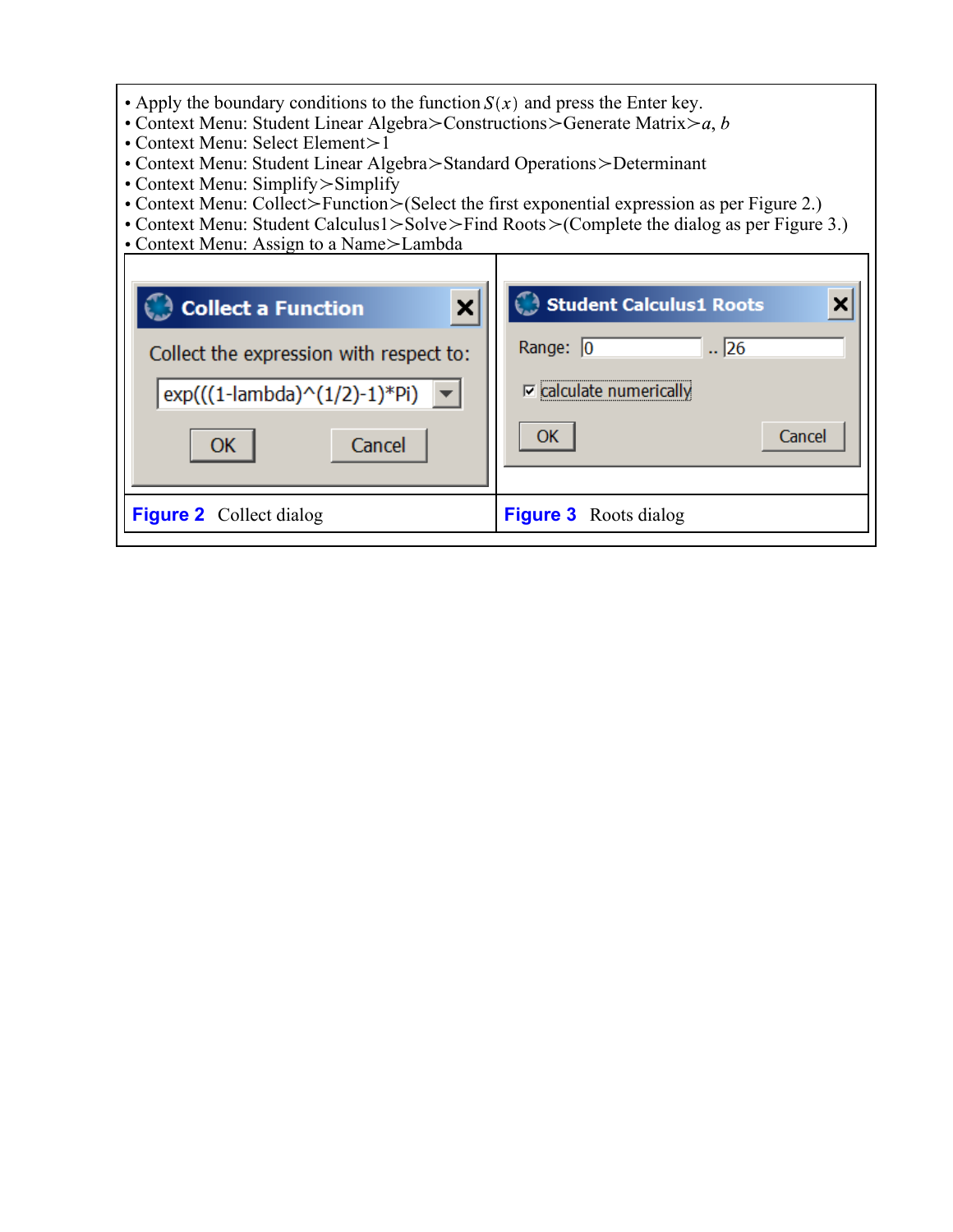3 
$$
S'(0) + 5 S(0) = 0, 2 S'(\pi) + S(\pi) = 0
$$
  
\n3  $a(\sqrt{1-\lambda}-1)+3 b(-\sqrt{1-\lambda}-1)+5 a+5 b=0, 2 a(\sqrt{1-\lambda}-1) e^{(\sqrt{1-\lambda}-1)\pi}$   
\n+  $2 b(-\sqrt{1-\lambda}-1) e^{-(\sqrt{1-\lambda}+1)\pi} + a e^{(\sqrt{1-\lambda}-1)\pi} + b e^{-(\sqrt{1-\lambda}+1)\pi} = 0$   
\n10 **Matrix form**  
\n1  $\left[\left[3 \sqrt{1-\lambda}+2,-3 \sqrt{1-\lambda}+2\right],$   
\n $\left[2 (\sqrt{1-\lambda}-1) e^{(\sqrt{1-\lambda}-1)\pi} + e^{(\sqrt{1-\lambda}-1)\pi}, 2 (-\sqrt{1-\lambda}-1) e^{-(\sqrt{1-\lambda}+1)\pi}\right.\right]$   
\n+  $e^{-(\sqrt{1-\lambda}+1)\pi}$ ]  
\n $\left[\left[3 \sqrt{1-\lambda}+2,-3 \sqrt{1-\lambda}+2\right],$   
\n $\left[2 (\sqrt{1-\lambda}-1) e^{(\sqrt{1-\lambda}-1)\pi} + e^{(\sqrt{1-\lambda}-1)\pi}, 2 (-\sqrt{1-\lambda}-1) e^{-(\sqrt{1-\lambda}+1)\pi}\right.\right]$   
\n+  $e^{-(\sqrt{1-\lambda}+1)\pi}$ ]  
\n $-7 e^{(\sqrt{1-\lambda}-1)\pi} \sqrt{1-\lambda}-7 e^{-(\sqrt{1-\lambda}+1)\pi} \sqrt{1-\lambda}-6 e^{(\sqrt{1-\lambda}-1)\pi} \lambda+6 e^{-(\sqrt{1-\lambda}+1)\pi} \lambda$   
\n+  $8 e^{(\sqrt{1-\lambda}-1)\pi} \sqrt{1-\lambda}-7 e^{-(\sqrt{1-\lambda}+1)\pi}$   
\n $+8 e^{(\sqrt{1-\lambda}-1)\pi} -8 e^{-(\sqrt{1-\lambda}+1)\pi}$   
\n $\left(6 \lambda-7 \sqrt{1-\lambda}-8\right) e^{-(\sqrt{1-\lambda}-1)\pi} + (6 \lambda-7 \sqrt{1-\lambda}-8) e^{-(\sqrt{1-\lambda}-1)\pi}$   
\n $\left[0.4558571181, 1.116356583, 4.243407309, 9.251574987$ 

The six eigenvalues in the list  $\Lambda$  can only be obtained numerically. Note that the first eigenvalue is less than 1, whereas the remaining ones are greater than 1. This means that in the expression for the eigenfunctions,  $\sqrt{1-\lambda}$  will be real for the first eigenvalue and complex for all the others. This has implications for the corresponding eigenfunctions.

To find these eigenfunctions, first solve the first boundary condition for *a*, and replace *a* in the general solution. Since *b* is then an arbitrary multiple, set it to 1. The resulting form of the solution will yield the first eigenfunction corresponding to the eigenvalue that is less than 1.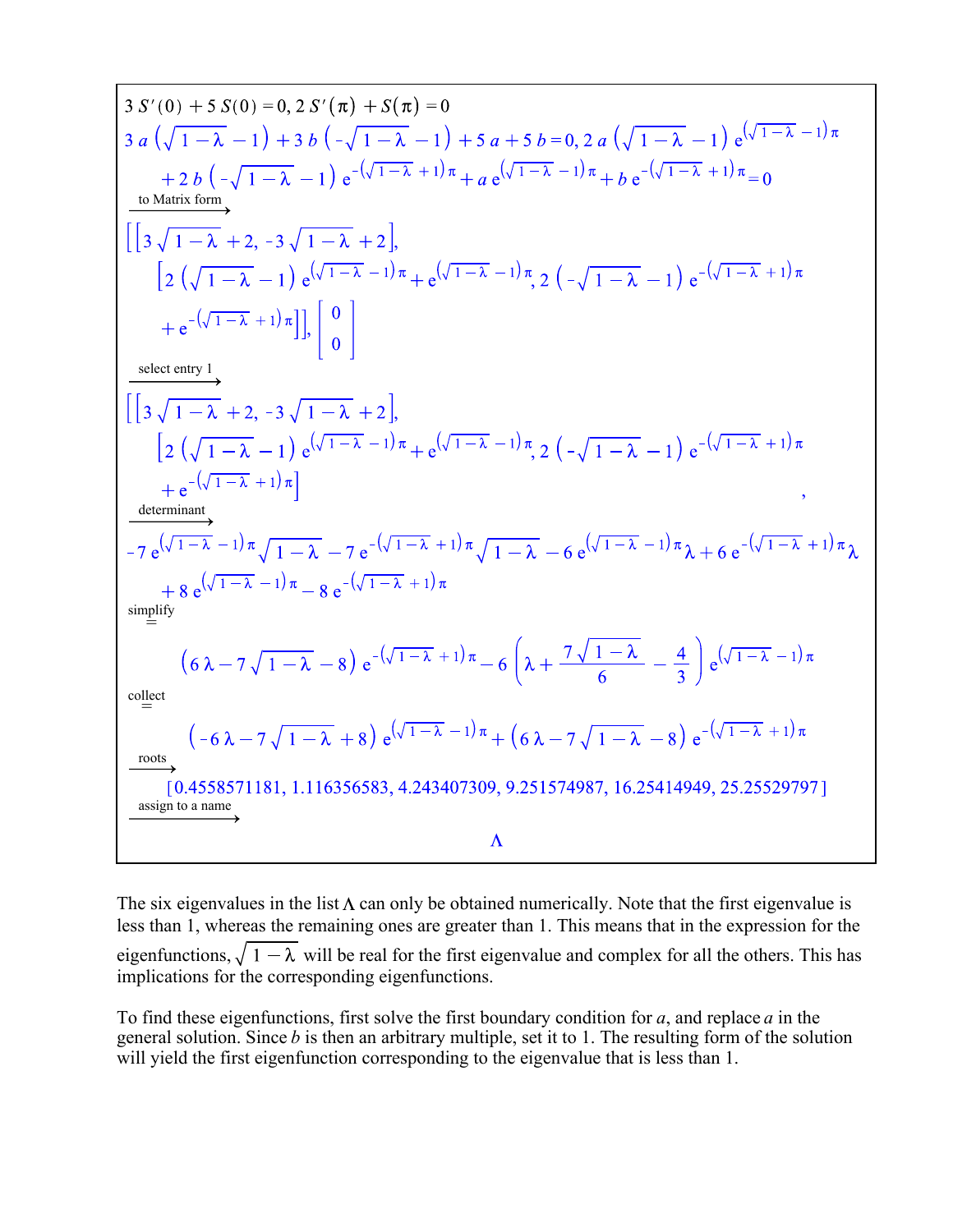• Apply the first boundary condition to 
$$
S(x)
$$
 and press the Enter key.

Context Menu: Solve\_Isolate Expression for\_*a*

Context Menu: Substitute Into>

• Context Menu: Evaluate at a Point $>b = 1$ 

$$
3 S'(0) + 5 S(0) = 0
$$
  
\n
$$
3 a (\sqrt{1 - \lambda} - 1) + 3 b (-\sqrt{1 - \lambda} - 1) + 5 a + 5 b = 0
$$
  
\n
$$
a = \frac{-3 b (-\sqrt{1 - \lambda} - 1) - 5 b}{3 \sqrt{1 - \lambda} + 2}
$$
\n(41)

$$
\frac{(-3 b (-\sqrt{1-\lambda}-1)-5 b) e^{(\sqrt{1-\lambda}-1)x}}{3 \sqrt{1-\lambda}+2} + b e^{-(\sqrt{1-\lambda}+1)x}
$$
 (42)

evaluate at point

$$
\frac{(3\sqrt{1-\lambda}-2)e^{(\sqrt{1-\lambda}-1)x}}{3\sqrt{1-\lambda}+2} + e^{-(\sqrt{1-\lambda}+1)x}
$$
\n(43)

For  $\lambda > 1$ , (43) is complex. Both the real and imaginary parts are solutions of the ODE, but these two solutions can't be independent - they must be proportional. Hence, select, say, the real part via

$$
SR := simplify(evalc(Re((43)))) \text{ assuming } \lambda > 1
$$
  

$$
SR := \frac{18 e^{-x} (-1 + \lambda) \cos(\sqrt{-1 + \lambda} x) - 12 \sqrt{-1 + \lambda} e^{-x} \sin(\sqrt{-1 + \lambda} x)}{-5 + 9 \lambda}
$$

Note the switch to explicit Maple commands. While *SR* could have been obtained with the Context Menu, the *collect* option used next provides for the *simultaneous* collection of terms, a feature not available in a syntax-free form.

Divide *SR* by its value at  $x = 0$  and apply the **collect** command to obtain a still simpler form.

$$
\Phi := \text{collect}(SR/\text{eval}(SR, x=0), [\text{exp, cos, sin}])
$$
\n
$$
\Phi := \left(\cos\left(\sqrt{-1 + \lambda} x\right) - \frac{12\sqrt{-1 + \lambda} \sin\left(\sqrt{-1 + \lambda} x\right)}{-18 + 18\lambda}\right) e^{-x}
$$

Obtain the first six eigenfunctions. (Note that there is no syntax-free way to implement a loop.)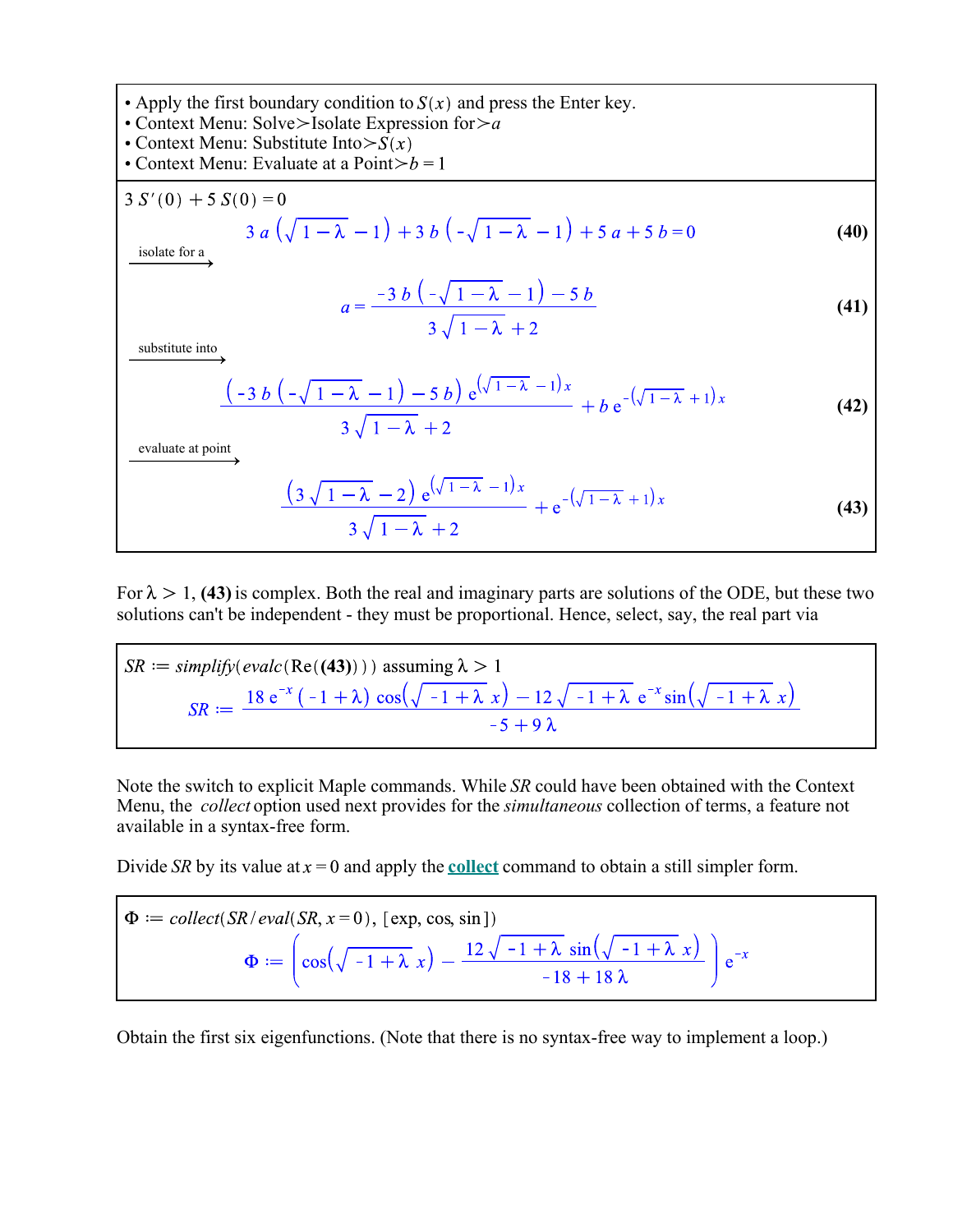$$
\begin{aligned}\n\phi_1 &:= \text{eval}\left((43), \lambda = \Lambda_1\right) \\
\phi_1 &:= 0.05055356794 \text{ e}^{-0.2623395890x} + \text{e}^{-1.737660411x} \\
\text{for } k \text{ from 2 to 6 do} \\
\phi_k &:= \text{eval}\left(\Phi, \lambda = \Lambda_k\right); \\
\text{end do;} \\
\phi_2 &:= (\cos(0.3411108075 \text{ x}) - 1.954399138 \sin(0.3411108075 \text{ x})) \text{ e}^{-x} \\
\phi_3 &:= (\cos(1.800946226 \text{ x}) - 0.3701757760 \sin(1.800946226 \text{ x})) \text{ e}^{-x} \\
\phi_4 &:= (\cos(2.872555480 \text{ x}) - 0.2320813892 \sin(2.872555480 \text{ x})) \text{ e}^{-x} \\
\phi_5 &:= (\cos(3.905656090 \text{ x}) - 0.1706926190 \sin(3.905656090 \text{ x})) \text{ e}^{-x} \\
\phi_6 &:= (\cos(4.924966799 \text{ x}) - 0.1353647027 \sin(4.924966799 \text{ x})) \text{ e}^{-x}\n\end{aligned}
$$

Construct Figure 4, a graph of these six eigenfunctions.



# **A Numeric Approach**

Surprisingly, Maple's **dsolve** command is capable of computing eigenpairs numerically.

| Initialize                                |                                                                      |
|-------------------------------------------|----------------------------------------------------------------------|
| • Context Menu: Assign to a Name>DE       | $y'' + 2y' + \lambda y = 0 \xrightarrow{\text{assign to a name}} DE$ |
| • Context Menu: Assign to a Name $> BC_1$ | $3 y'(0) + 5 y(0) = 0$ assign to a name $BC_1$                       |
| • Context Menu: Assign to a Name $> BC_2$ | $2 y'(\pi) + y(\pi) = 0$ assign to a name $BC_2$                     |
| • Context Menu: Assign to a Name $>$ sys  | $\{DE, BC_1, BC_2, y(0) = 1\}$ assign to a name system               |